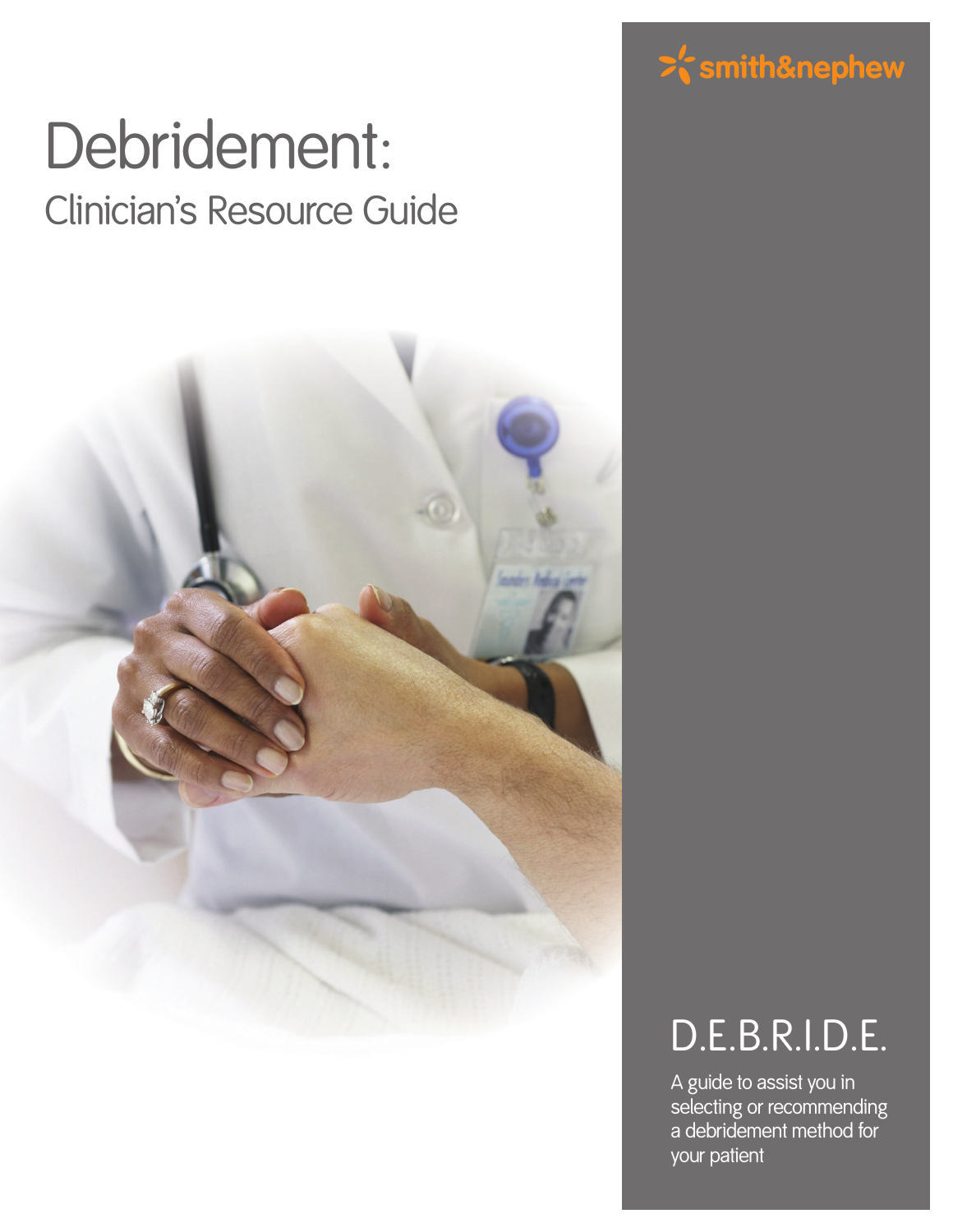## PDQWC mission

PDQWC elevates the importance of critical thinking and educates to improve the practice of skin and wound care.



The D.E.B.R.I.D.E. acronym is the copyrighted work of Catherine T. Milne. Used with permission. All rights reserved.

This resource guide was developed with input from the Professionals Dedicated to Quality Wound Care (PDQWC). Any guidelines or recommendations referenced in this resource guide are based on standards and practices commonly utilized by PDQWC members; such guidelines or recommendations are not intended to supersede independent clinical judgment or institutional protocols. Where laws, regulations, or other protocols/guidelines require or suggest an alternative approach be taken, a clinician should follow such measures.

For the purposes of this document, the term "patient" is intended to denote both patients and residents.

#### **PDQWC members include:**

Catherine T. Milne, MSN, APRN, BC-ANP/CS, CWOCN-AP, Chair Diane L. Krasner, PhD, RN, CWCN, CWS, FAAN, Founding Chair Elizabeth A. Ayello, PhD, RN, ACNS-BC, CWON, ETN, MAPWCA, FAAN Francine Chapman, MS, BSN, RN-BC Martha R. Kelso, RN, HBOT, CEO, WCP Jeanine Maguire, MPT, CWS Gregory Milanich, PharmD, FASCP Ronald G. Perry, BS, RPh Bryce E. Schuster, MD, FACS Jacqueline Vance, RNC, BSN, CDONA, IP-BC, FACDONA

Members are compensated consultants of Smith & Nephew, Inc.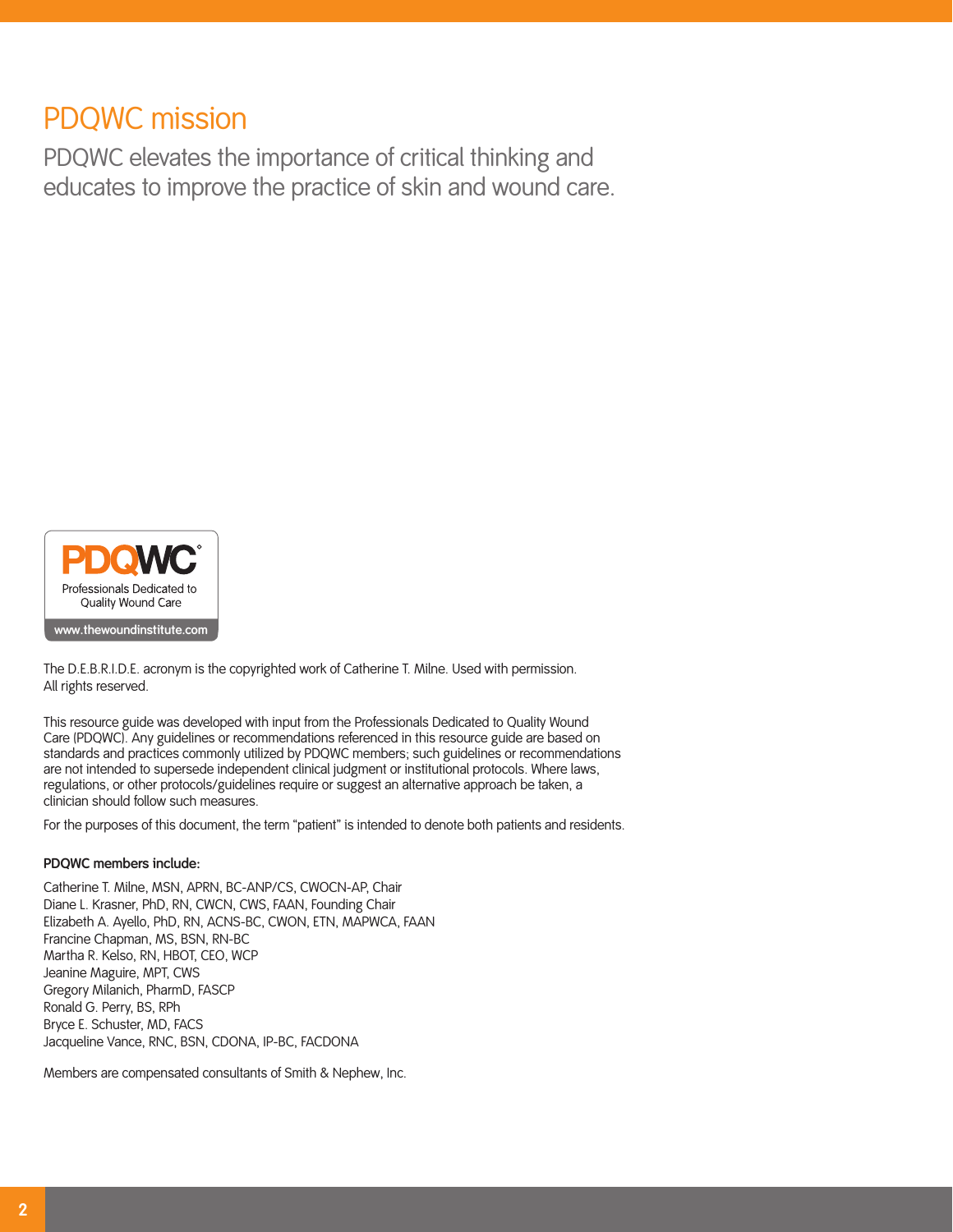## Introduction

 Choosing or recommending a method of debridement for a patient is a complex task. The individual's risk factors, comorbidities, wound status and overall plan of care must be carefully considered in order to select from the seven major types of debridement that are commonly available:

- Enzymatic
- Bio-surgical
- Conservative sharp
- Autolytic
- Mechanical
- Surgical
- Synergistic

 This resource guide will review the use and considerations of these debridement modalities and will introduce the D.E.B.R.I.D.E. mnemonic for helping you to choose/recommend the best debridement method for your patient.

 Debridement is most appropriate for healable wounds, but it may also be used for non-healable or palliative wounds. For further information on non-healable wounds and Skin Changes At Life's End (SCALE 2009), visit www.TheWoundInstitute.com<sup>®</sup>.

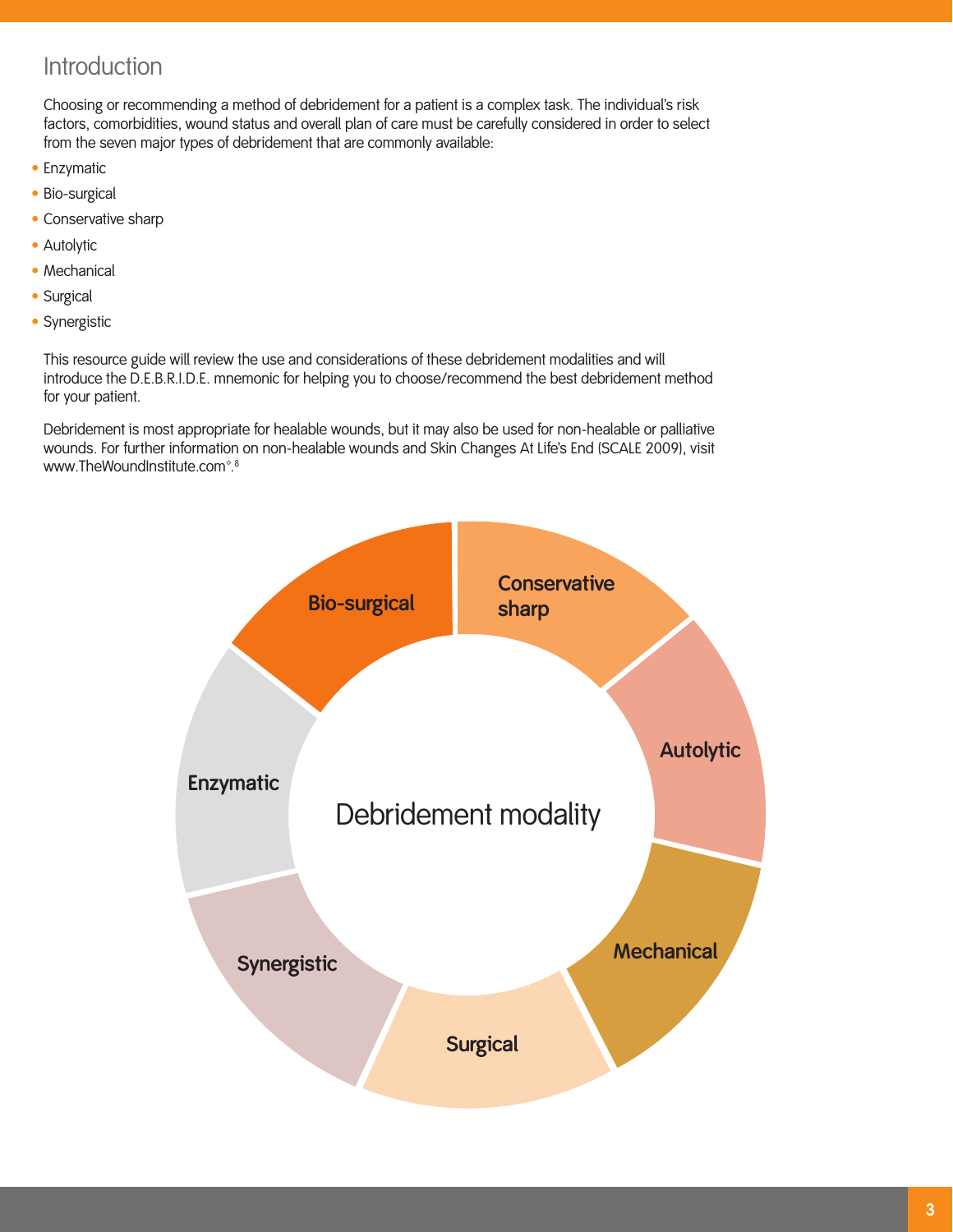### **D.E.B.R.I.D.E. is a simple mnemonic developed to help busy clinicians review the important steps of clinical decision making to promote the safest and most effective debridement method for your patient**

Determine by medical record review, patient and caregiver interview (review of systems), potential options for and contraindications to debridement and debridement modalities **E Evaluate** patient (exam/assessment) and clinical setting to select best debridement modalities **B Bathe** the wound before initiating debridement modality(ies) – (eg, wound cleansing) **R Request** order to begin debridement/remove devitalized tissue with selected modality(ies) **I Infection** – monitor for signs and symptoms for localized and systemic infection **Document** findings and interventions **E Evaluate** outcomes

### **Determining the best method or methods for wound debridement is a multifaceted process. Each of the following sections reviews essential details**

### **Determine by medical record review and patient and caregiver interview (review of systems), potential options for and contraindications to debridement/debridement modalities**

 Your patient's medical conditions may impact selection of debridement modalities and subsequent outcome. Refer to the algorithm on the next page. Evaluate your patient for the following conditions that impact the ability to heal the wound:

 Abnormal lab values, advanced age, agitation, anticoagulants, bedridden/decreased mobility, dehydration, dementia, lack of appetite, diabetes, HIV, hypertension, infection, end-stage renal disease/dialysis, medical devices/therapies may impact wound healing, medications, wound history, neurological diseases, pain, pressure redistribution surfaces on bed and chair while in facility and when patient is out of the building, psychosocial issues that predispose patient to non-adherence to plan of care, rheumatologic issues, thyroid disorders, vascular conditions, weight loss and nutritional status.<sup>1,2,3</sup>

#### **Classify wound healing capacity as "healable," "stalled," or "non-healable."3,4**

- **Healable wound –** a wound that has a capacity to heal
- **Stalled wound**  wound healing is impaired due to reversible barrier, eg, lack of blood flow, smoking, inability to get a specific product or implement an intervention, patient cannot afford out of pocket expenses associated with treatment
- **Non-healable wound –** inability to treat the underlying condition, eg, lack of correctable blood flow, end-of-life, cachexia associated with dementia or malignancy, or wound exacerbation factors

A caution to debridement includes the presence of stable black eschar without drainage, odor or infection in the heel area<sup>5</sup>

#### **Evaluate patient (exam/assessment) and clinical setting to select best debridement modalities**

- A) Perform patient assessment for above systemic factors that can impact selection of debridement modalities. Determine probable wound outcome.
- B) Focused wound assessment (length x width, depth, tissue type, drainage, clinical signs of bioburden locally or systemically)
- C) Environmental assessment (support surfaces on bed and chair, medical devices impacting wound healing, staff knowledge/skill in performing selected debridement modality(ies), patient ability to tolerate selected modality, available clinician skill set and equipment available if complications occur with debridement, patient or clinician safety issues that maybe impacted by debridement choice, cost/reimbursement factors.<sup>3,4</sup>
- D) Is synergistic wound debridement possible? Synergistic modalities can improve debridement outcomes. For more information on synergistic wound debridement, see page 7.

**D**

**E**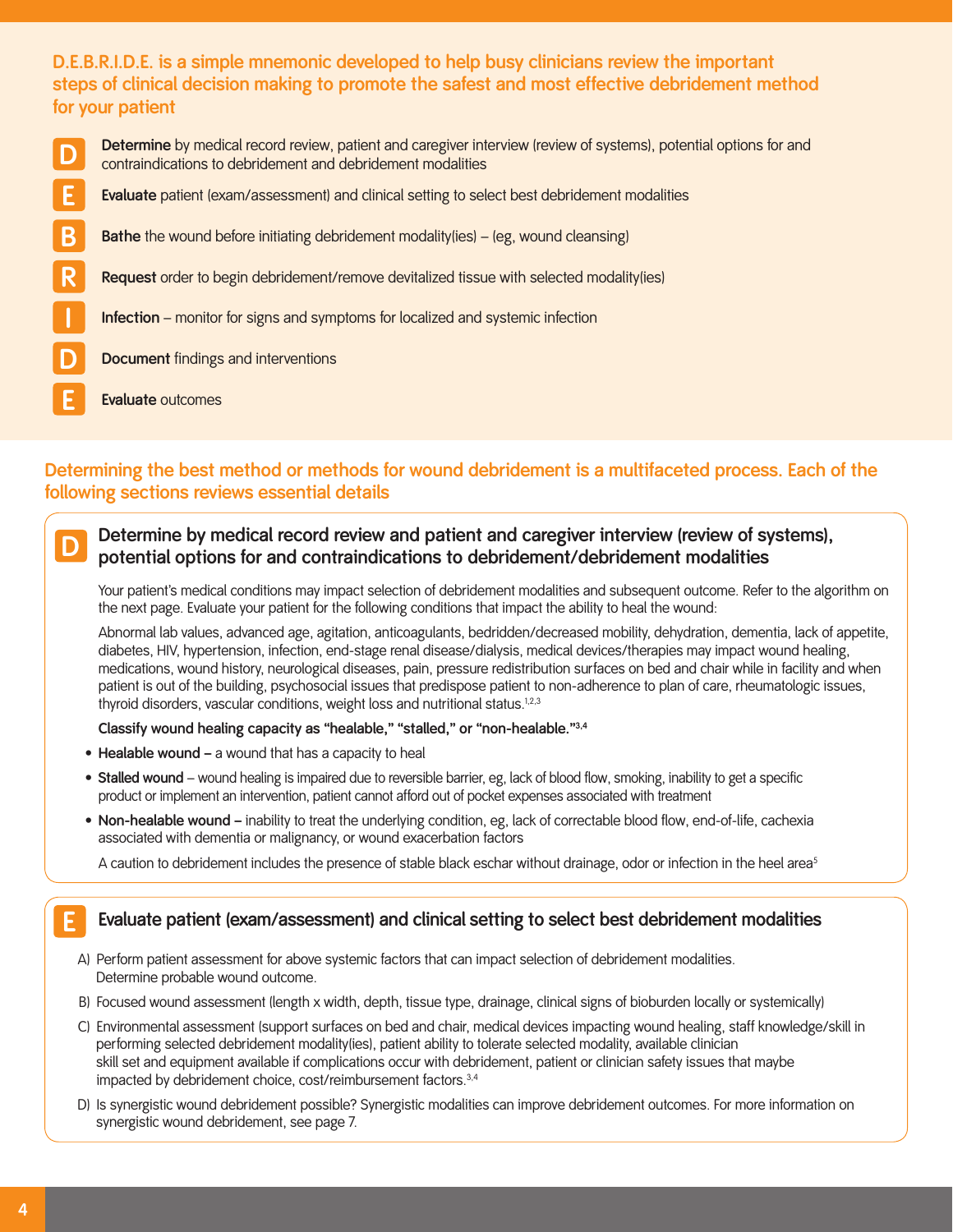#### **Bathe the wound before initiating debridement modality(ies) – (eg, wound cleansing) B**

 Wound cleansing using proper solution, amount and pressures can reduce bacterial load and foreign substances such as feces and urine. Cleansing solutions can impact the success of selected debridement modalities.

 **Note: pressurized saline and other non-toxic hyperchlorous acid wound cleansers may be an option to work synergistically with other debriding options, including enzymatic debridement. Always review specific product labeling to ensure compatibility.**

#### **Request order to begin debridement/remove devitalized tissue with selected modality(ies) R**

Please refer to the Appendix, Table "Selecting a debridement option using D.E.B.R.I.D.E." for more information.

 **Note:** Each healthcare provider should be familiar with their state scope of practice when performing any debridement option.

#### **Infection – monitor for signs and symptoms for localized and systemic infection**

 All open wounds are at risk for developing localized or systemic infection. Routine monitoring of increased localized bioburden (odor, change in drainage, wound pain or enlarging wound size) and systemic infection (classic signs of redness and induration around the wound or altered mental status) should be undertaken.

#### **Document findings and interventions**

**I**

**D**

**E**

 Documentation communicates to other members of the interprofessional team what has occurred and provides a record for determining reimbursement of services.<sup>7</sup>

#### **Evaluate outcomes – routinely reassess the wound, the patient and the environment for any barriers to successful debridement**

 **Note:** Not intended to supersede independent clinical judgment or institutional protocols, but rather to be used as a guide to help in your debridement selection. Other considerations for wounds, for example, in heel wounds dry occlusive devitalized tissue; every debridement method is contraindicated unless there is a medical opinion to the contrary. Each wound needs to be evaluated for adequate blood perfusion in the affected area, and each patient considered for his/her nutritional, metabolic and infection status.

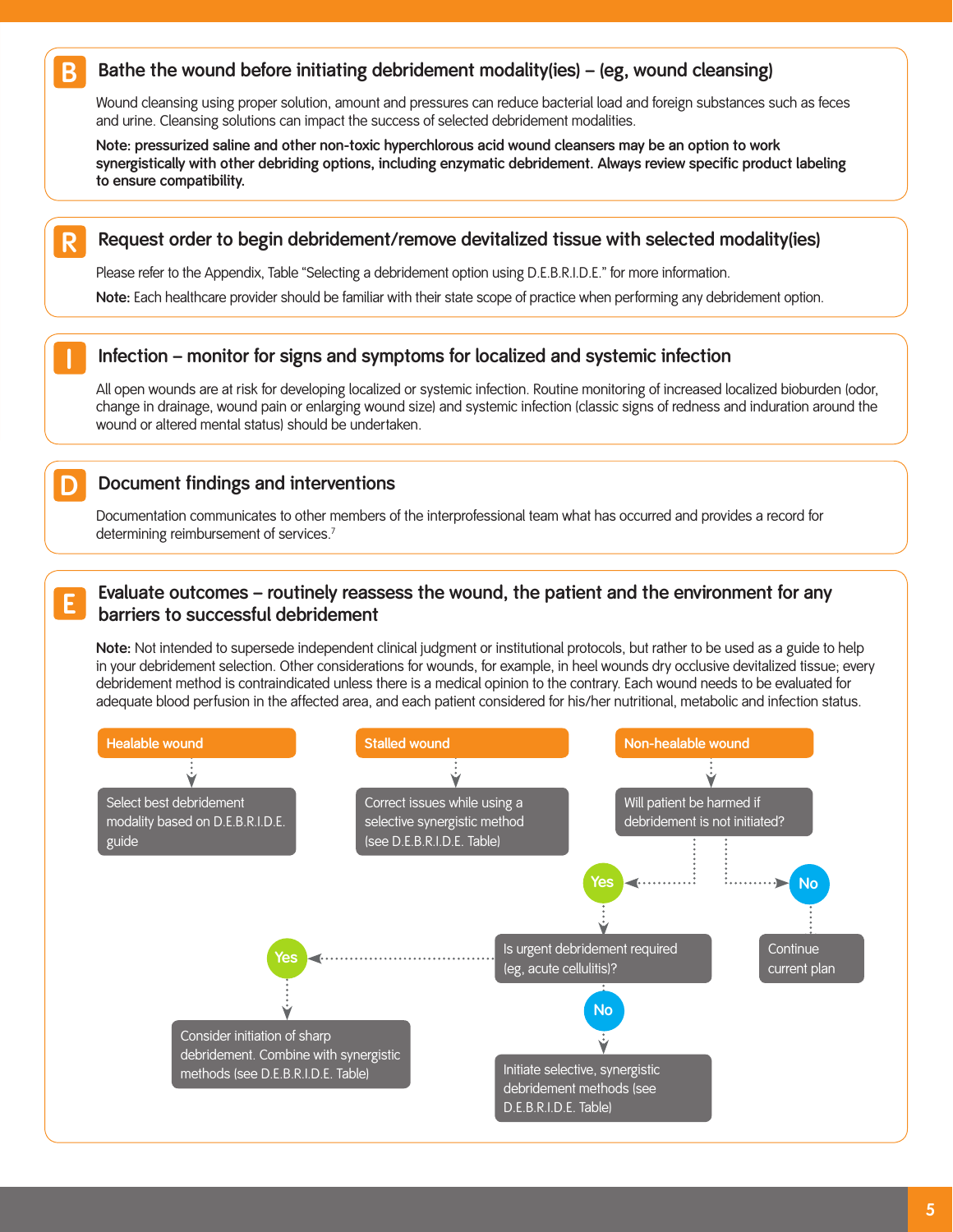## Appendix

## **Table: Selecting a debridement option using D.E.B.R.I.D.E.**

| <b>Debridement</b><br>modality | How it works                                                                                                                          | <b>Considerations</b>                                                                                                                                                                                                                                                                                                                          | Using D.E.B.R.I.D.E.                                                                                                                                                                                                                                                                                                                                                                                                                                                                                                                                                                                                                                                                                                                                                                                                                                                                                                                                                                                                                                              |
|--------------------------------|---------------------------------------------------------------------------------------------------------------------------------------|------------------------------------------------------------------------------------------------------------------------------------------------------------------------------------------------------------------------------------------------------------------------------------------------------------------------------------------------|-------------------------------------------------------------------------------------------------------------------------------------------------------------------------------------------------------------------------------------------------------------------------------------------------------------------------------------------------------------------------------------------------------------------------------------------------------------------------------------------------------------------------------------------------------------------------------------------------------------------------------------------------------------------------------------------------------------------------------------------------------------------------------------------------------------------------------------------------------------------------------------------------------------------------------------------------------------------------------------------------------------------------------------------------------------------|
| Enzymatic                      | Application of<br>a biological<br>proteolytic<br>enzyme to<br>degrade protein                                                         | • Effective<br>• Requires prescription<br>• Once a day application<br>• Active debridement<br>• Selective<br>• Easy to use and apply                                                                                                                                                                                                           | D- Allergy or sensitivity to enzyme<br>E - Required. Moist wound environment to optimize effectiveness<br>of enzyme<br>B - Required. Avoid wound cleansers and antiseptics that may inhibit<br>enzyme effectiveness<br>R - Required. Valid wound treatment order addresses frequency of<br>application, what to cleanse wound with prior to application of<br>enzyme, amount of drug to be applied and type of cover dressing<br>and frequency of application<br>I - Use of antimicrobial dressings or topical antibiotics to control<br>bioburden (check for compatibility with enzymes prior to use)<br>D- Document to support its use<br>$E -$ Literature supports enzyme usage. Can be effective when used in<br>synergy with other methods                                                                                                                                                                                                                                                                                                                   |
| <b>Bio-surgical</b>            | Application of<br>sterile larvae<br>(maggots) which<br>feed exclusively<br>on dead tissue<br>and spare<br>healthy tissue              | • Fast and effective, selective for<br>tissue type removed<br>• Must be ordered from a<br>specialized vendor<br>• Can be psychologically disturbing<br>for patients, family or staff                                                                                                                                                           | D- Limited effectiveness on venous ulcers, wounds with<br>Pseudomonas aeruginosa. Contraindicated in open abdominal<br>wounds, Pyoderma gangrenosum<br>E - Requires consent of patient and facility support. May require<br>extensive in-servicing of staff. Wound needs moist environment<br>to be effective. Wound must be effectively and consistently free of<br>any external pressure to maintain viability of maggots. Secondary<br>"cage-like" dressing can be laborious to create and/or expensive to<br>purchase.<br><b>B</b> - Required<br>R - Required. Delivery of product unlikely on weekends and holidays<br>without incurring additional costs<br>I - Requires observation for presence of bioburden/infection<br>D- Document consent of patient<br>$E -$ Literature supports use when other methods have failed, though<br>can be used earlier                                                                                                                                                                                                   |
| Conservative<br>sharp          | Uses forceps,<br>scissors, scalpel<br>or curette to<br>remove only<br>devitalized tissue<br>and foreign<br>material from the<br>wound | • Clinician use limited - due to<br>scope of practice regulations<br>• May injure patient or staff if<br>patient has agitation or aggressive<br>behaviors<br>• Fast and effective, but non-<br>selective in tissue type removed<br>• Works well in synergy with other<br>modalities<br>• Example – autolytic followed by<br>conservative sharp | D- Anticoagulant use is a relative contraindication. Check labs prior<br>to initiation and have supplies/knowledge to control inadvertent<br>bleeding available<br>E - Assess clinically for factors that support or do not favor this<br>modality<br>B - Antiseptic cleansing before and after in addition to routine wound<br>cleansing required<br>R - Required. May need topical or injectable anesthetic prior to<br>procedure. Reimbursement for provider and cost to facility highly<br>dependent on payor source<br>- Can place patient at higher risk for infection<br>D- Document tissue type removed wound measurements and<br>wound bed description before and after in addition to usual<br>documentation<br>$E -$ Literature supports this modality on a routine basis. More effective<br>when used in synergy with other methods<br>Note: Conservative sharp debridement should not be performed on<br>heel wounds with non-draining, non-infected stable black eschar, that is<br>without adequate vascularity to support healing (ischemic limb) |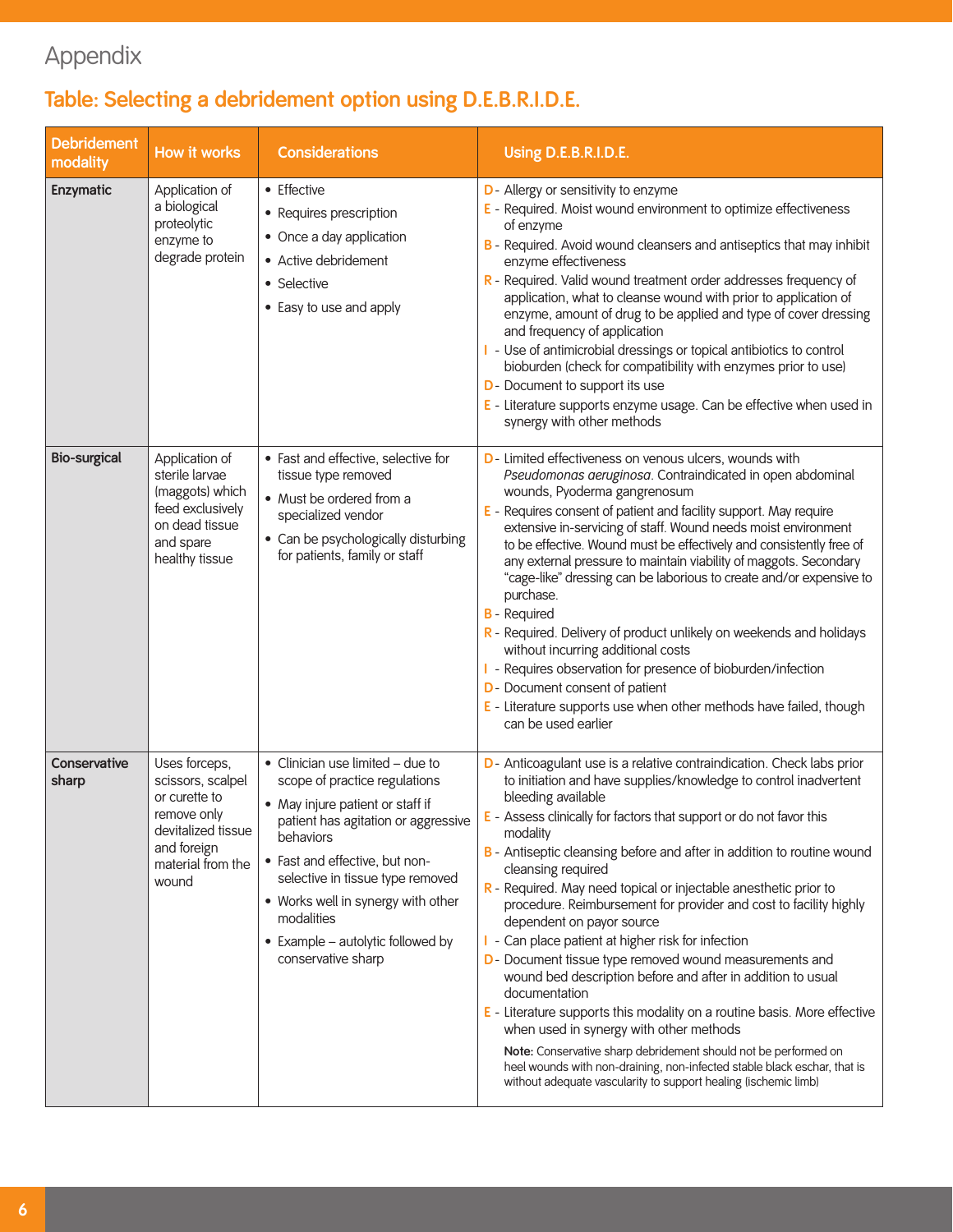| <b>Debridement</b><br>modality | How it works                                                                                                                           | <b>Considerations</b>                                                                                                                                                                                                                                                                                                                           | Using D.E.B.R.I.D.E.                                                                                                                                                                                                                                                                                                                                                                                                                                                                                                                                                                                                                                                                                                                                                                                                                                                                                                                                                       |
|--------------------------------|----------------------------------------------------------------------------------------------------------------------------------------|-------------------------------------------------------------------------------------------------------------------------------------------------------------------------------------------------------------------------------------------------------------------------------------------------------------------------------------------------|----------------------------------------------------------------------------------------------------------------------------------------------------------------------------------------------------------------------------------------------------------------------------------------------------------------------------------------------------------------------------------------------------------------------------------------------------------------------------------------------------------------------------------------------------------------------------------------------------------------------------------------------------------------------------------------------------------------------------------------------------------------------------------------------------------------------------------------------------------------------------------------------------------------------------------------------------------------------------|
| <b>Autolytic</b>               | Use of a topical<br>dressing creates<br>a moist wound<br>environment<br>to support the<br>body's natural<br>debridement<br>ability     | • Slowest method of debridement<br>• Should be discontinued in 3-7<br>days if no wound progress occurs<br>or discontinue immediately if the<br>wound worsens<br>• Requires immunocompetent<br>patient with intrinsic enzymes<br>• Passive and selective for removal<br>of necrotic tissue<br>• Easy to obtain and apply                         | D- Hospice or actively dying patient when pain control/comfort<br>is favored as faster debridement will not affect overall clinical<br>endpoint. Alternatively, healthy individuals with good circulation<br>and good immune system without other systemic complications<br>with a smaller, acute, type of wound may be a good candidate<br>E - As above, supported by clinical assessment<br><b>B</b> - Required<br>R - Required. Intimate knowledge of hundreds of autolytic dressings<br>needed to differentiate between forms, functions and components<br>that may cause sensitization<br>- Requires observation for presence of bioburden/infection<br>D- Document to support its use<br>E - Consider when other methods have failed                                                                                                                                                                                                                                 |
| Mechanical                     | Use of a physical<br>force to remove<br>devitalized tissue                                                                             | • Non-selective in tissue type<br>removed<br>• Depending on specific modality<br>used, may be fast and effective or<br>slow and less effective<br>• Effective modalities such<br>as pulsed lavage require<br>knowledgeable staff and<br>equipment, usually performed<br>by physical therapy<br>• Works well in synergy with other<br>modalities | D - Contraindications depend on modality selected, including use<br>over exposed vessels, use in patients with embedded metal or<br>pacemakers. Ordering clinician should be familiar with these<br>contraindications<br>E - Assess clinically for factors that support or do not favor specific<br>modality such as pain<br><b>B</b> - Required except when using lavage<br>R - Required. Depending on specific modality ordered, may not be<br>available on all shifts or seven days a week<br>I - May disrupt biofilm<br>D - Specific documentation is required to support its use and for<br>reimbursement<br>E - Literature supports selected non-wet-to-dry physical modalities on<br>a routine basis. Can be effective when used in synergy with other<br>methods<br>Note: F314 Guidelines in long term care do not support the use of wet-to-<br>dry-dressings for wound management. Its use can place the facility at risk<br>for citations for substandard care. |
| <b>Surgical</b>                | Removal of<br>devitalized tissue<br>in a controlled<br>environment<br>under general<br>anesthesia<br>using a variety of<br>instruments | • Generally accepted as the fastest<br>method<br>• Associated with the best<br>wound healing outcomes when<br>excision done in conjunction with<br>immediate grafting<br>• Patient must be medically cleared<br>for surgery and informed consent<br>obtained<br>• Indicated for fulminating infection<br>and limb salvage                       | D- Considered only if other options have not been helpful but carries<br>a high risk for morbidity in the elderly patient<br>E - Medical clearance required<br>B - Unnecessary as this is done at the time of the procedure<br>$R$ - Coordination of care between facility and acute care facility<br>performing procedure required along with multiple orders from the<br>prescribers involved. This may be a high expense to a facility<br>I - Requires observation for presence of bioburden/infection<br>D- Specific documentation as to necessity as well as care<br>coordination required<br>E - Literature supports this modality in specific circumstances                                                                                                                                                                                                                                                                                                         |
| Synergistic                    | Combination of<br>several methods<br>to remove<br>necrotic tissue                                                                      | • Combination of methods can<br>be tailored to individual clinical<br>situations and environmental<br>challenges                                                                                                                                                                                                                                | D- Assess for factors that may support more than one specific method<br>E - Clinically assess patient and environment<br>B - Required unless lavage is used as one of the synergistic<br>modalities<br>R - Required treatment orders may be somewhat complex as more<br>than one modality is used<br>I - Requires observation for presence of bioburden/infection<br>D- Specific documentation dependent on methods used<br>$E -$ Literature supports the use of the appropriate debridement<br>modality based on the clinical situation and environmental<br>changes                                                                                                                                                                                                                                                                                                                                                                                                      |